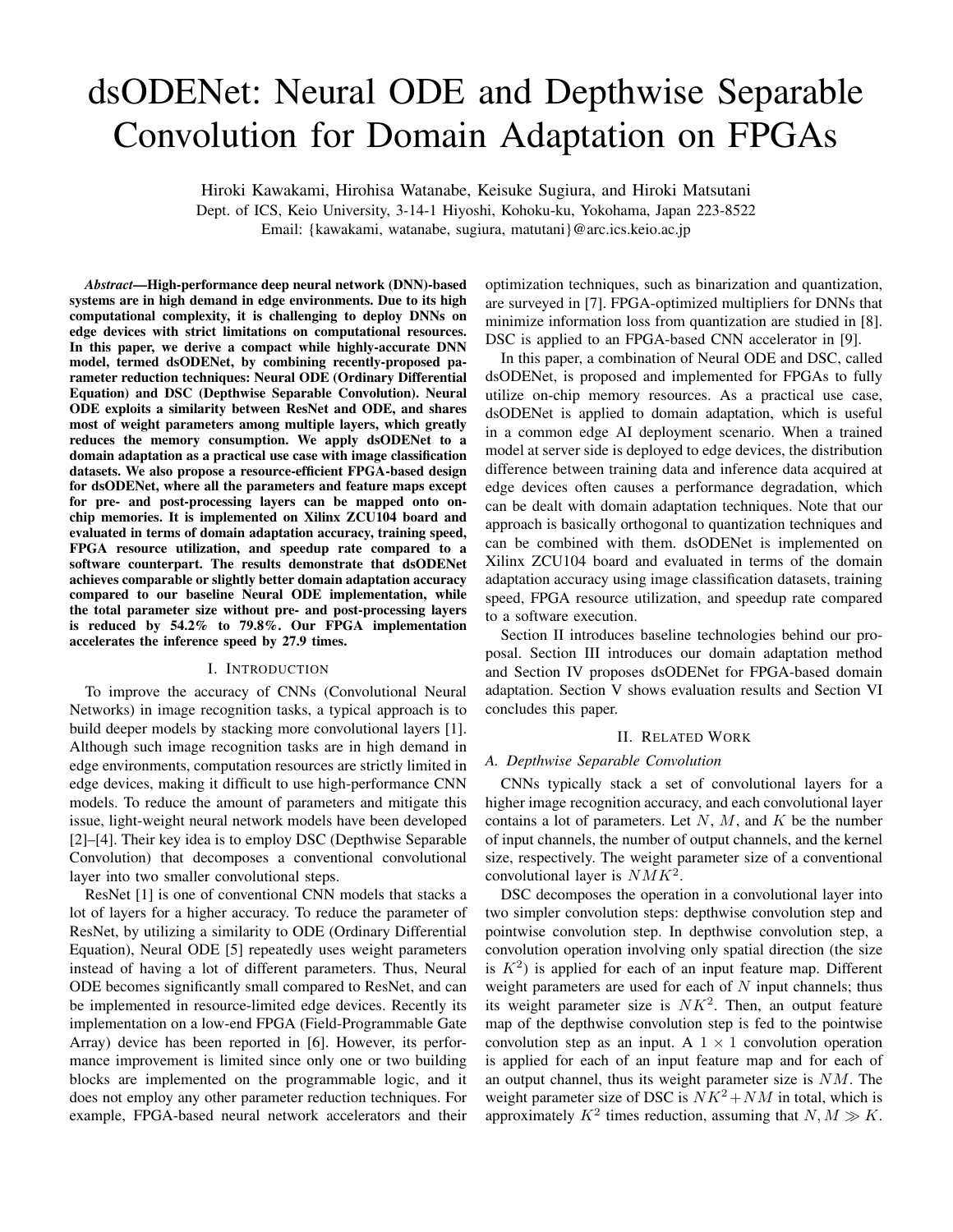## *B. Neural ODE*

ResNet is a well-known neural network architecture that can increase the number of stacked layers or building blocks by introducing shortcut connections. Using a shortcut connection, an input feature map to a building block is temporarily saved and then it is added to the original output of the building block to generate the final output of the block.

ODE is composed of an unknown function and its ordinary derivatives. To obtain an approximate numerical solution, an ODE solver such as first-order Euler method and higher-order Runge-Kutta method can be used. Based on a similarity found in shortcut connection and an ODE solver, one building block can be interpreted as one step in the ODE solver [5]. Assuming that Euler method is used as an ODE solver, it can be interpreted that a first-order approximation is applied to solve the output of the building block. In this paper, one building block is called ODEBlock and the whole network architecture consisting of ODEBlocks is called ODENet.

Each ODEBlock is repeatedly executed *C* times in ODENet, while in ResNet, *C* different building blocks are executed once. Let  $O(L)$  be the parameter size of one building block or ODEBlock. Total parameter sizes of convolutional layers in ResNet and ODENet are *O*(*CL*) and *O*(*L*), respectively; thus ODENet can significantly reduce the parameter size.

# *C. Edge Domain Adaptation*

Domain adaptation is a kind of transfer learning, where knowledge obtained at a source domain is transferred to a different domain (target domain). It is typically assumed that the source domain has enough labeled training data while the target domain does not. As explained in Section I, it is useful in a common edge AI deployment scenario. MobileDA [10] is a domain adaptation technique for edge devices based on knowledge distillation and DeepCORAL [11]. DeepCORAL is a method to reduce the distance between domains. Since the target domain is an edge environment in the edge domain adaptation scenario, the target model should be further reduced in parameter size and computation cost. Although pruning, quantization, and distillation are very common model compression techniques, in this paper we propose a combination of ODENet and DSC to further reduce the number of parameters of the target domain model.

## III. DOMAIN ADAPTATION METHOD

In this paper, a modified version of MobileDA is used as an edge domain adaptation procedure to gain a higher performance. While MobileDA uses one teacher model and one student model as knowledge distillation, our approach uses one teacher model and two student models. ResNet is used as the teacher model, while the combination of ODENet and DSC, called dsODENet, is used in the two student models. In Section V, our approach will be compared to the original MobileDA.

The training phase consists of three steps. First, a teacher model is trained with source domain data in Step 1, and then two student models are trained in Steps 2 and 3. Finally, the student model makes inferences. Steps 2 and 3 of the learning process are shown in Figure 1.

Step 2: Training of Student Model1

 $\sigma$  $75.73$ **Teacher Model Student Model1** Student Model1 **Student Model2** Soft DC Soft DC  $\overline{\phantom{a}}$ Trained parameters at current step  $DC$ DC loss Fixed parameters at current step Soft Soft loss Source data flow Target data flow

Fig. 1. Training steps of our approach.

In Step 2, the teacher model is fixed, and parameters of student model1 are trained by the help of the teacher model. In Step 3, the student model1 is fixed, and parameters of student model2 are trained by the help of the student model1. Step 3 is optional, and either student model1 or model2 can be used for the prediction. As shown in Figure 1, two loss functions are used in this domain adaptation:  $L_{Soft}$  and  $L_{DC}$ .  $L_{Soft}$  is a soft target loss of knowledge distillation and it is defined in Equation 1. *LDC* is a loss function borrowed from DeepCORAL [11] and it is defined in Equation 2.

$$
L_{Soft} = \mathbb{E}_{x_t \sim X_t} \sum_{k} [L(M_T(x_t), M_S(x_t))]
$$
 (1)

$$
L_{DC} = \frac{1}{4d^2} ||C_s - C_t||_F^2,
$$
\n(2)

where  $L(\cdot)$  is a loss function,  $M_S(x_t)$  is an output when target domain data is fed to a student model,  $M_T(x_t)$  is an output when target domain data is fed to a teacher model, *C<sup>s</sup>* is a covariance matrix of  $M_S(x_s)$ ,  $C_t$  is a covariance matrix of  $M_S(x_t)$ , *d* is degree of the covariance matrix (e.g., the number of samples), and  $|| \cdot ||_F^2$  is Frobenius norm, respectively. Given that target domain labels are produced by a teacher model,  $L_{Soft}$  is a loss value computed by comparing the generated target domain labels and those predicted by a student model.  $L_{DC}$  is computed by the distance between the covariance matrices of the two domains. The final loss function combines  $L_{Soft}$  and  $L_{DC}$  as shown in Equation 3.

$$
L = L_{Soft} + \lambda L_{DC} \tag{3}
$$

 $L_{DC}$  is weighted by a hyper-parameter  $\lambda$  that controls the strength of domain confusion. A smaller  $\lambda$  increases the importance of class prediction results by a teacher model, which was trained by the source domain data. On the other hand, a larger *λ* increases the importance of domain invariant representation.

Here, target domain samples to be trained are selected by a given threshold value. Specifically, target domain samples are first fed to the teacher model in Step 2 or the student model1 in Step 3. Softmax function is then applied to the class prediction results so that the sum of the probability of each class is 1.0. If the highest class probability value of a sample is greater than a given threshold value, the sample is used for the student model training. This can prevent situations that incorrect labels



Step 3: Training of Student Model2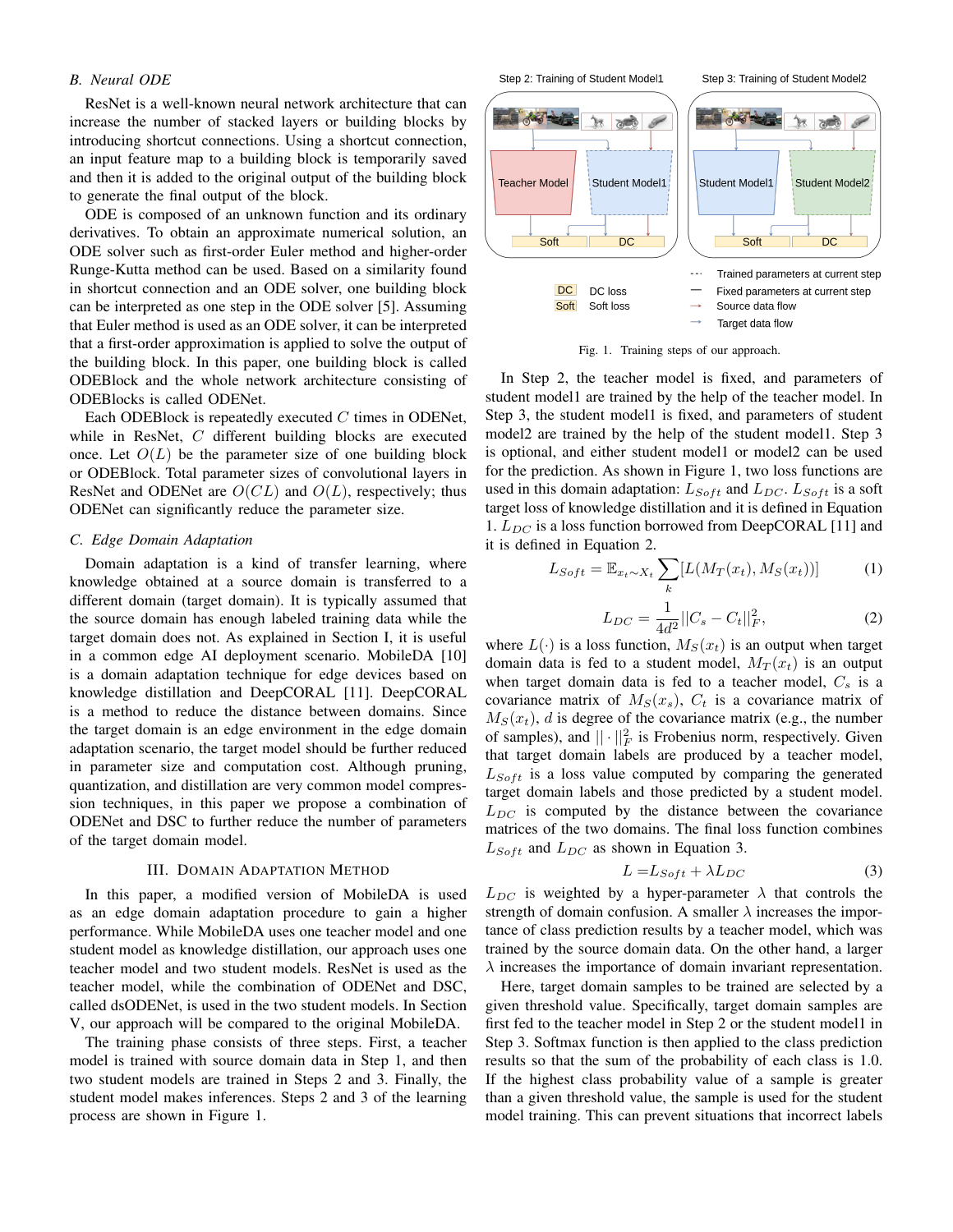produced by the teacher model in Step 2 or student model1 in Step 3 are used for the student model training. The flow of Step2 is summarized in Algorithm 1. Step 3 is done in the same way.

| <b>Algorithm 1</b> Domain adaptation method (Step 2)        |
|-------------------------------------------------------------|
| <b>Pretrain:</b> Training of teacher model                  |
| for each epoch do                                           |
| 1) Obtain $x_t$ from teacher model if the highest predicted |
| probability value is higher than threshold                  |
| 2) Calculate the Soft Target Loss (Equation 1)              |
| 3) Calculate the DC Loss (Equation 2)                       |
| 4) Train student model1 by the loss function (Equation 3)   |
|                                                             |

Output: student model1

# IV. DEPTHWISE SEPARABLE NEURAL ODE FOR FPGA

## *A. Models*

Here, we propose a resource-efficient and lightweight DNN model, termed dsODENet, that takes advantages of both ODENet and DSC for resource-limited FPGAs. Figure 2 shows dsODENet models with three ODEBlocks.



Fig. 2. Model with three ODEBlocks

In Figure 2, the right box shows an internal structure of ODEBlocks and the left box shows that of a downsampling block. The structures of ODEBlocks and downsampling blocks are similar, but in the ODEBlocks, input and output feature map sizes are the same (i.e.,  $M = N$ ), while in downsampling block, input feature map size is scaled down to  $1/2 \times 1/2$  and thus  $M = 2N$ . Each ODEBlock is executed C times, while the downsampling block is executed once. In the downsampling blocks, a  $1 \times 1$  convolutional operation with stride 2 (denoted as Conv) is additionally applied to the shortcut connection. We observed that the accuracy is sometimes sensitive to the DSC on the downsampling block that rescales the feature map. Considering the stability, it is not applied to the Downsampling1. As a smaller version, we consider a model with two ODEBlocks consisting of only ODEBlock1, Downsampling1 and ODEBlock2.

Note that the total parameter size of ODEBlock1, Downsampling1, ODEBlock2, Downsampling2, and ODEBlock3 in the ODENet without DSC is 2,695,168. In dsODENet, the total parameter size is 544,000, which is 79.8% reduction. When a 32-bit fixed-point representation is employed, their sizes are 86.2Mb and 17.4Mb, respectively. This parameter size duction by DSC is significant since these parameters can be implemented on BRAM or URAM of modest FPGA devices for implicity. In Section V, ResNet, ODENet, and dsODENet are sed as student models of the domain adaptation as mentioned Section III.

## *B. FPGA Implementation*

As an implementation target, we assume SoC-type FPGA devices that consist of PL (programmable logic) and PS (processing system) parts, and we select Xilinx ZCU104 evaluation board in this paper. The proposed dsODENet models are designed with C/C++ language, and Xilinx Vivado HLS 2020.2 is used as a high-level synthesis tool. The operating frequency of PL part is set to 100MHz. A 32-bit fixed-point format is used to represent numbers.

The weight parameters and feature maps are implemented on BRAM or URAM of the FPGA to fully enjoy benefits of using fast on-chip memories. BRAM and URAM sizes are 11Mb and 27Mb in total, respectively. Their instance sizes are 36kb and 288kb. Depending on the number and sizes of parameter arrays, a part of BRAM and URAM instances is underutilized. In our design, each parameter array is carefully implemented on either BRAM or URAM instances to minimize the underutilized on-chip memories. In the three ODEBlocks case, parameter arrays of normal convolutional layers of Downsampling1, those of depthwise and pointwise convolutional layers of Downsampling2, and those of pointwise convolutional layers of ODEBlock3 are implemented on the URAM instances; and the others are implemented on BRAM instances. Regarding the feature maps, an input feature map array, an output feature map array, and a temporary feature map array that stores the input to be fed to the output directly via a shortcut connection are needed. Their sizes are varied depending on the input image size, which is also varied by the downsampling blocks. In our design, all of them are implemented on BRAM instances for better flexibility.

#### V. EVALUATIONS

The proposed dsODENet for FPGAs is evaluated with an edge domain adaptation scenario using image recognition datasets. For accuracy evaluations, it is implemented with Pytorch 1.8.1 and torchvision 0.9.1. For resource utilization and performance evaluations, it is implemented with Xilinx Vivado v2020.2 for ZCU104 FPGA board. The board runs the Pynq Linux (Ubuntu 18.04) with ARM Cortex-A53 @ 1.5GHz, 2GB DRAM, and Zynq UltraScale+ XCZU7EV-2FFVC1156.

## *A. Datasets*

For accuracy evaluations, Office-31 dataset (Office-31 [12]) and digit datasets (SVHN [13] and MNIST [14]) are used. Their input image sizes are 256*×*256 and 32*×*32, respectively. The MNIST images are grayscale, while SVHN images are RGB colored; thus the MNIST images are duplicated for three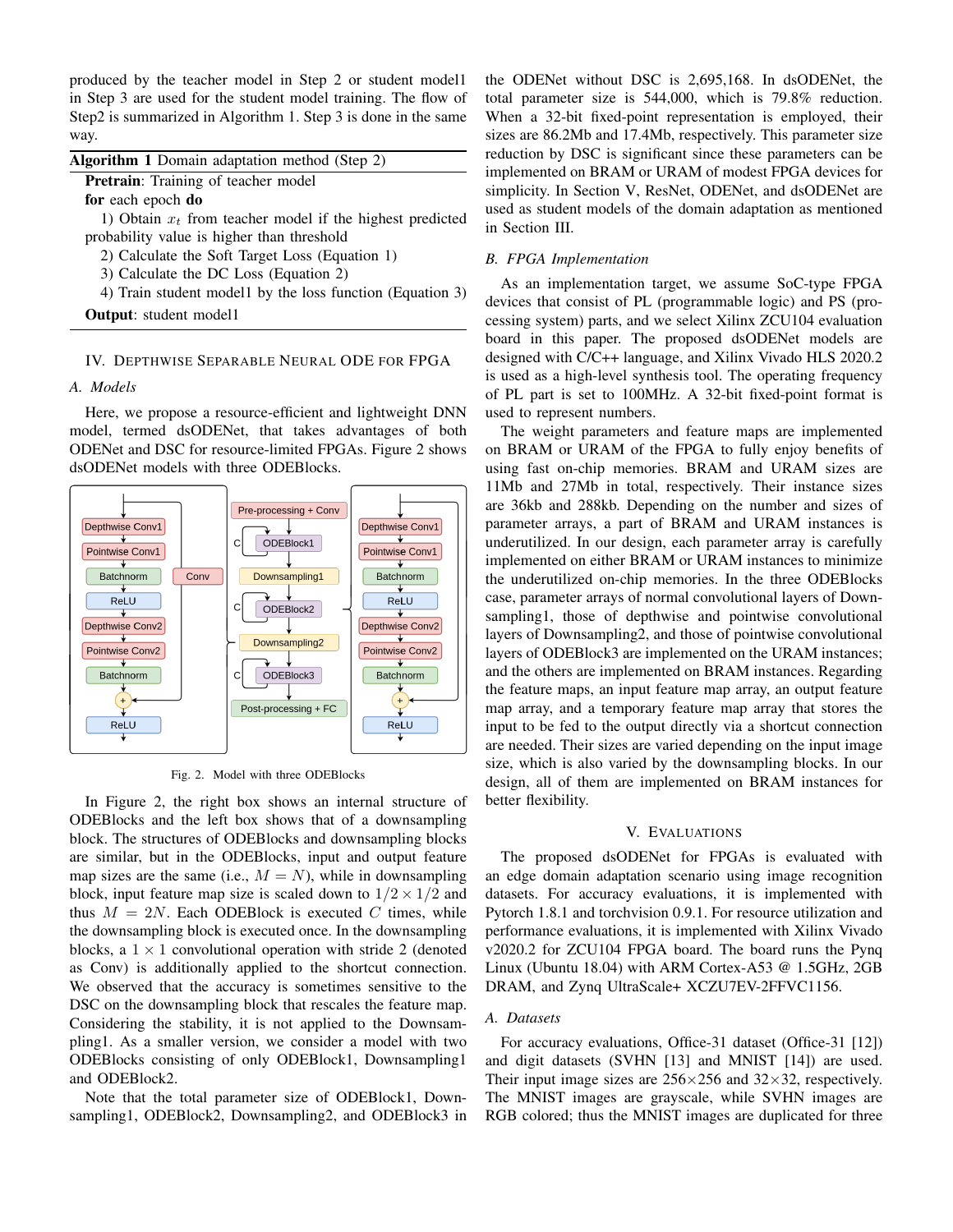channels so that they are compatible with the 3-channel SVHN images. Office-31 is a popular dataset used for domain adaption tasks. It contains 4,110 images, and they are divided into three domains: Amazon (A-domain), Webcam (W-domain), and DSLR (D-domain). A*→*W means a domain adaptation scenario in which A-domain and W-domain are the source and target, respectively. A*→*W and A*→*D scenarios are examined in this paper because domain adaptation from a domain with more images to that with less images is a typical use case. The edge domain adaptation procedure proposed in Section III is used. All the labeled source domain data and all the unlabeled target domain data are used for the training phase. The accuracy is then evaluated with all the labeled target data.

# *B. Accuracy*

Either SGD or Adam is selected as an optimizer. The learning rate is reduced based on Equation 4.

$$
\eta = \frac{\eta_0}{(1 + \alpha p)^\beta},\tag{4}
$$

where  $\eta_0 = 0.01$ ,  $\alpha = 10$ ,  $\beta = 0.75$ , and p is linearly changed from 0 to 1. In the evaluations, the same experiments are executed three times and their accuracy values are averaged and reported. As for a teacher model, an initial model was pre-trained with ImageNet dataset, and using this initial model without the final fully-connected layer, the teacher model is trained. The learning rate is reduced to 1/10 for these pretrained layers. Different student models that use ResNet-50, ODENet, and dsODENet are compared in terms of accuracy. ODENet and dsODENet use three ODEBlocks as shown in Figure 2. The number of executions *C* of an ODEBlock is set to 10. They are also compared to a teacher model of ResNet-50 and other domain adaptation techniques [10], [15]–[17].

*1) Office-31 Dataset:* As a counterpart, MobileDA uses AlexNet as a student model and ResNet-50 as a teacher model. 80% of target domain data is used for the training. As another counterpart, CDAN [15] is also considered, which is a domain adaptation technique based on adversarial training. Table I shows the evaluation results of CDAN, MobileDA, and our approach with different student models.

TABLE I DOMAIN ADAPTATION ACCURACY OF OFFICE-31 DATASET

| Model                    | $A \rightarrow W$ | $A \rightarrow D$ |
|--------------------------|-------------------|-------------------|
| <b>CDAN</b> [15]         | 77.9              | 75.1              |
| MobileDA [10]            | 71.5              | 75.3              |
| Teacher model ResNet-50  | 75.8              | 78.3              |
| Student model1 ResNet-50 | 80.6              | 80.9              |
| Student model1 ODENet    | 71.3              | 78.8              |
| Student model1 dsODENet  | 80.4              | 79.1              |
| Student model2 dsODENet  | 83.2              | 79.1              |

"Student model1 dsODENet" and "Student model2 dsO-DENet" are our proposed models, where dsODENet is used for student model1 and student model2, respectively. As shown in the table, the accuracy of A*→*W is improved by 4.6% and 2.8% for the teacher model to "Student model1 dsODENet" and "Student model1 dsODENet" to "Student model2 dsODENet", respectively. Also, the accuracy of A*→*D is improved by 0.8% for the teacher model to "Student model1 dsODENet".

However, there is no improvement in accuracy from the student model1 to the student model2.

Note that the loss function used in the proposed method is different from that of MobileDA. The difference is that a hard target loss, which is computed by labeled source domain data, is used in MobileDA. The soft target loss learns output values of a teacher model in target domain data, while the hard target loss learns one-hot vectors of labeled source domain data. This indicates that the hard target loss may cause an overfitting to the source domain. Also, in edge domain adaptation, the model is considered to be smaller, which weakens the feature learning. These make it easy to overfit in the source domain. Therefore, only soft target loss is used in the proposed method.



Fig. 3. Training speed of different student models in Offce-31 dataset

Figure 3 shows the training speeds of different student models (ResNet-50, ODENet, and dsODENet) for A*→*D scenario. As shown in the figure, the student model of ResNet-50 is converged faster than the others, followed by those of dsO-DENet and ODENet. In ResNet-50, the number of implemented building blocks is optimized for each feature map size in this experiment. These numbers in ResNet-50 are interpreted as the numbers of continuous executions of ODEBlocks in the cases of ODENet and dsODENet. Reducing the number of executions *C* of an ODEBlock degrades the approximation performance and reduces the accuracy. To obtain a stable accuracy, the number of continuous executions *C* of an ODEBlock is equally set to 10 for each feature map size in ODENet and dsODENet cases, though there is still a room for optimization. Note that the training speed of dsODENet is faster than ODENet, because in dsODENet the number of parameters to be trained is reduced by 54.2% to 79.8% by DSC.

*2) Digit Dataset:* As a counterpart, ADDA [17] which is also a domain adaptation based on adversarial training is considered. Table II shows the evaluation results of ADDA and our approach with different student models. As shown in the

TABLE II DOMAIN ADAPTATION ACCURACY OF DIGIT DATASETS

| Model                    | $SVHN \rightarrow MNIST$ |
|--------------------------|--------------------------|
| <b>ADDA</b> [17]         | 76 O                     |
| Teacher model ResNet-50  | 76.5                     |
| Student model1 ResNet-50 | 82.6                     |
| Student model1 ODENet    | 82.5                     |
| Student model1 dsODENet  | 83.5                     |
| Student model2 dsODENet  | 85.2                     |

table, there is an improvement of 7.0% and 1.7% in accuracy from teacher model to "Student model1 dsODENet" and from